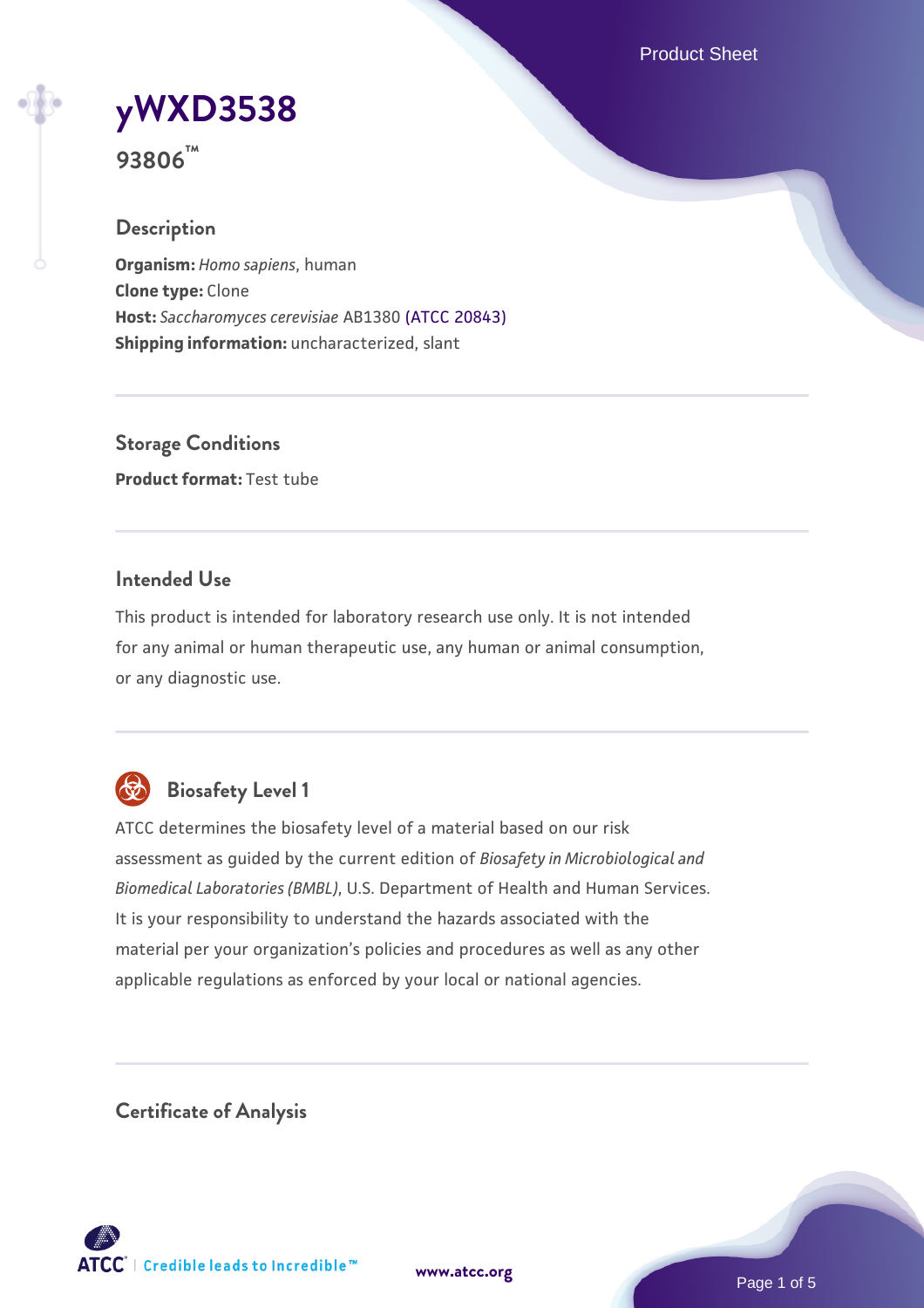## **[yWXD3538](https://www.atcc.org/products/93806)** Product Sheet **93806**

For batch-specific test results, refer to the applicable certificate of analysis that can be found at www.atcc.org.

## **Insert Information**

**Type of DNA:** genomic **Genome:** Homo sapiens **Chromosome:** X X pter-q27.3 **Gene name:** DNA Segment, single copy **Gene product:** DNA Segment, single copy [DXS5058] **Gene symbol:** DXS5058 **Contains complete coding sequence:** Unknown **Insert end:** EcoRI

## **Vector Information**

**Construct size (kb):** 290.0 **Intact vector size:** 11.454 **Vector name:** pYAC4 **Type of vector:** YAC **Host range:** *Saccharomyces cerevisiae*; *Escherichia coli* **Vector information:** other: telomere, 3548-4235 other: telomere, 6012-6699 Cross references: DNA Seq. Acc.: U01086 **Cloning sites:** EcoRI **Markers:** SUP4; HIS3; ampR; URA3; TRP1 **Replicon:** pMB1, 7186-7186; ARS1, 9632-10376

# **Growth Conditions**

**Medium:** 



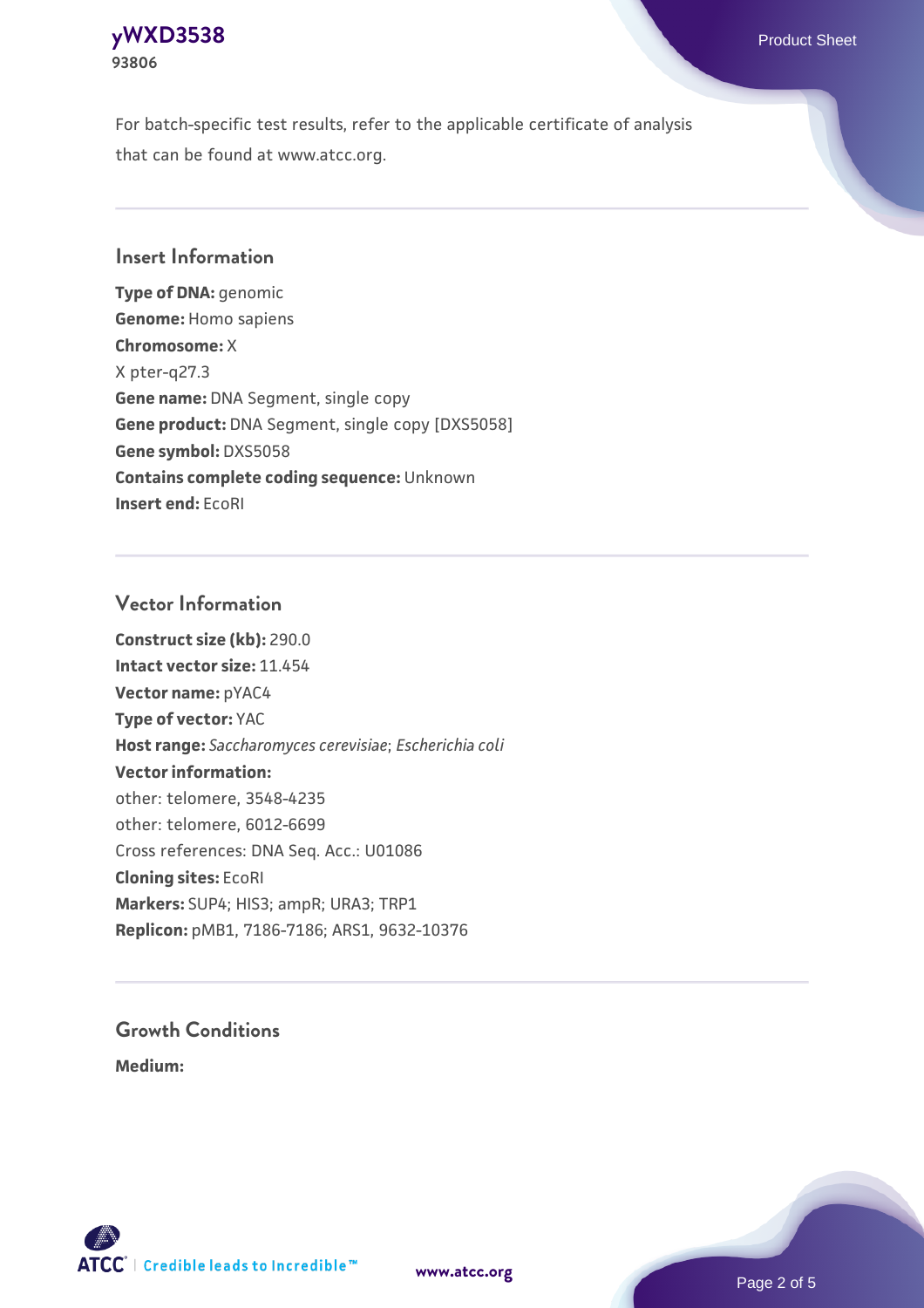#### **[yWXD3538](https://www.atcc.org/products/93806)** Product Sheet **93806**

[ATCC Medium 1245: YEPD](https://www.atcc.org/-/media/product-assets/documents/microbial-media-formulations/1/2/4/5/atcc-medium-1245.pdf?rev=705ca55d1b6f490a808a965d5c072196) **Temperature:** 30°C

#### **Notes**

More information may be available from ATCC (http://www.atcc.org or 703- 365-2620).

## **Material Citation**

If use of this material results in a scientific publication, please cite the material in the following manner: yWXD3538 (ATCC 93806)

## **References**

References and other information relating to this material are available at www.atcc.org.

## **Warranty**

The product is provided 'AS IS' and the viability of ATCC® products is warranted for 30 days from the date of shipment, provided that the customer has stored and handled the product according to the information included on the product information sheet, website, and Certificate of Analysis. For living cultures, ATCC lists the media formulation and reagents that have been found to be effective for the product. While other unspecified media and reagents may also produce satisfactory results, a change in the ATCC and/or depositor-recommended protocols may affect the recovery, growth, and/or function of the product. If an alternative medium formulation or reagent is used, the ATCC warranty for viability is no longer



**[www.atcc.org](http://www.atcc.org)**

Page 3 of 5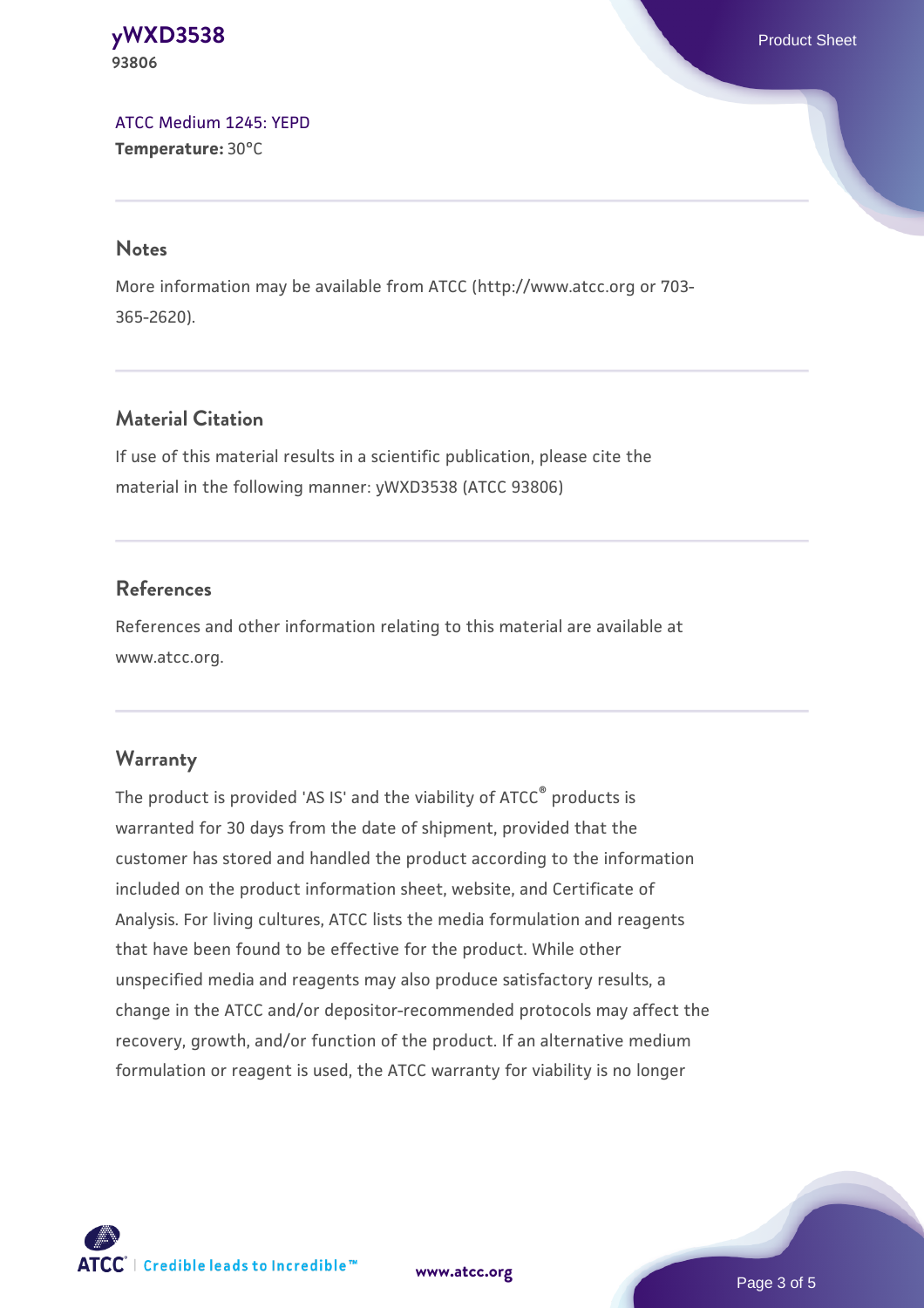**[yWXD3538](https://www.atcc.org/products/93806)** Product Sheet **93806**

valid. Except as expressly set forth herein, no other warranties of any kind are provided, express or implied, including, but not limited to, any implied warranties of merchantability, fitness for a particular purpose, manufacture according to cGMP standards, typicality, safety, accuracy, and/or noninfringement.

#### **Disclaimers**

This product is intended for laboratory research use only. It is not intended for any animal or human therapeutic use, any human or animal consumption, or any diagnostic use. Any proposed commercial use is prohibited without a license from ATCC.

While ATCC uses reasonable efforts to include accurate and up-to-date information on this product sheet, ATCC makes no warranties or representations as to its accuracy. Citations from scientific literature and patents are provided for informational purposes only. ATCC does not warrant that such information has been confirmed to be accurate or complete and the customer bears the sole responsibility of confirming the accuracy and completeness of any such information.

This product is sent on the condition that the customer is responsible for and assumes all risk and responsibility in connection with the receipt, handling, storage, disposal, and use of the ATCC product including without limitation taking all appropriate safety and handling precautions to minimize health or environmental risk. As a condition of receiving the material, the customer agrees that any activity undertaken with the ATCC product and any progeny or modifications will be conducted in compliance with all applicable laws, regulations, and guidelines. This product is provided 'AS IS' with no representations or warranties whatsoever except as expressly set forth herein and in no event shall ATCC, its parents, subsidiaries, directors, officers, agents, employees, assigns, successors, and affiliates be liable for indirect, special, incidental, or consequential damages of any kind in connection with or arising out of the customer's use of the product. While reasonable effort is made to ensure authenticity and reliability of materials on deposit, ATCC is not liable for damages arising from the misidentification or



**[www.atcc.org](http://www.atcc.org)**

Page 4 of 5